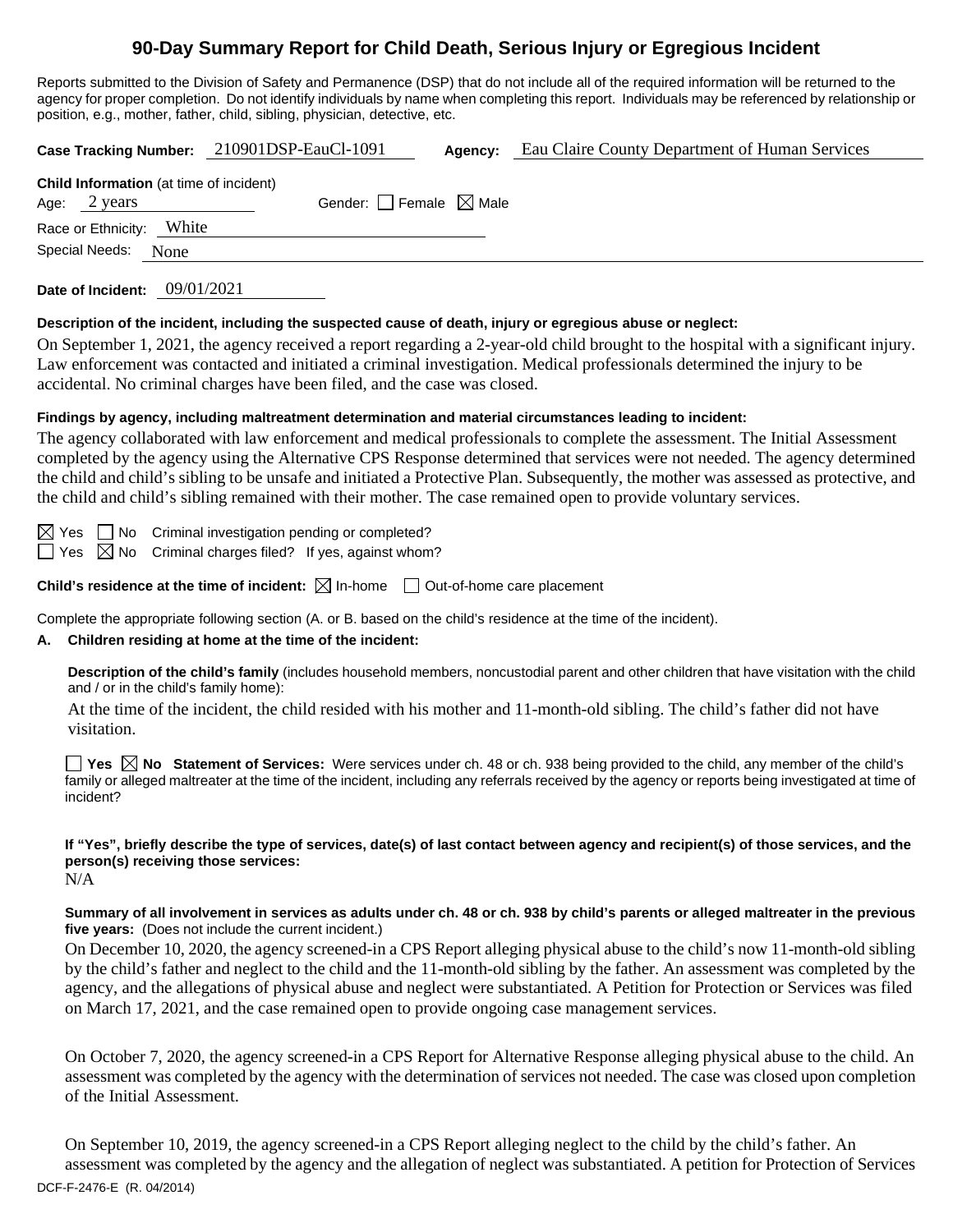was filed on October 30, 2019, and the case remained open to provide ongoing case management services.

#### **Summary of actions taken by the agency under ch. 48, including any investigation of a report or referrals to services involving the child, any member of the child's family living in this household and the child's parents and alleged maltreater.** (Does not include the current incident.)

(Note: Screened out reports listed in this section may include only the date of the report, screening decision, and if a referral to services occurred at Access. Reports that do not constitute a reasonable suspicion of maltreatment or a reason to believe that the child is threatened with harm are not required to be screened in for an Initial Assessment, and no further action is required by the agency.)

On December 10, 2020, the agency screened-in a CPS Report alleging physical abuse to the child's now 11-month-old sibling by the child's father and neglect to the child and the 11-month-old sibling by the father. An assessment was completed by the agency and the allegations of physical abuse and neglect were substantiated. A Petition for Protection or Services was filed on March 17, 2021, and the case remained open to provide ongoing case management services.

On October 7, 2020, the agency screened-in a CPS Report for Alternative Response alleging physical abuse to the child. An assessment was completed by the agency with the determination of services not needed. The case was closed upon completion of the Initial Assessment.

On September 10, 2019, the agency screened-in a CPS Report alleging neglect to the child by the child's father. An assessment was completed by the agency, and the allegation of neglect was substantiated. A petition for Protection of Services was filed on October 30, 2019, and the case remained open to provide ongoing case management services.

### **Summary of any investigation involving the child, any member of the child's family and alleged maltreater conducted under ch. 48 and any services provided to the child and child's family since the date of the incident:**

The agency collaborated with law enforcement and medical professionals to complete the assessment. The Initial Assessment completed by the agency using the Alternative CPS Response determined that services were not needed. The agency determined the child and child's sibling unsafe and initiated a Protective Plan. Subsequently, the mother was assessed as protective, and the child and child's sibling remained with their mother. The case remained open to provide voluntary services.

### **B. Children residing in out-of-home care (OHC) placement at time of incident:**

#### **Description of the OHC placement and basis for decision to place child there:** N/A

**Description of all other persons residing in the OHC placement home:**

N/A

**Licensing history:** Including type of license, duration of license, summary of any violations by licensee or an employee of licensee or other actions that constitute a substantial failure to protect and promote the welfare of a child. N/A

### **Summary of any actions taken by agency in response to the incident:** (Check all that apply.)

| Attempted or successful reunification<br>MMM<br>Screening of Access report<br>Protective plan implemented<br>Referral to services<br>Initial assessment conducted<br>Transportation assistance<br>Collaboration with law enforcement<br>Safety plan implemented<br>Temporary physical custody of child<br>Collaboration with medical professionals<br>Petitioned for court order / CHIPS (child in need of<br>Supervised visitation<br>protection or services)<br>Case remains open for services<br>Placement into foster home<br>Case closed by agency<br><b>Placement with relatives</b><br>$\boxtimes$<br>collaboration on CA/N cases<br>Ongoing Services case management<br>Other (describe): |  |  |  |                                                   |  |
|---------------------------------------------------------------------------------------------------------------------------------------------------------------------------------------------------------------------------------------------------------------------------------------------------------------------------------------------------------------------------------------------------------------------------------------------------------------------------------------------------------------------------------------------------------------------------------------------------------------------------------------------------------------------------------------------------|--|--|--|---------------------------------------------------|--|
|                                                                                                                                                                                                                                                                                                                                                                                                                                                                                                                                                                                                                                                                                                   |  |  |  |                                                   |  |
|                                                                                                                                                                                                                                                                                                                                                                                                                                                                                                                                                                                                                                                                                                   |  |  |  |                                                   |  |
|                                                                                                                                                                                                                                                                                                                                                                                                                                                                                                                                                                                                                                                                                                   |  |  |  |                                                   |  |
|                                                                                                                                                                                                                                                                                                                                                                                                                                                                                                                                                                                                                                                                                                   |  |  |  |                                                   |  |
|                                                                                                                                                                                                                                                                                                                                                                                                                                                                                                                                                                                                                                                                                                   |  |  |  |                                                   |  |
|                                                                                                                                                                                                                                                                                                                                                                                                                                                                                                                                                                                                                                                                                                   |  |  |  |                                                   |  |
|                                                                                                                                                                                                                                                                                                                                                                                                                                                                                                                                                                                                                                                                                                   |  |  |  |                                                   |  |
|                                                                                                                                                                                                                                                                                                                                                                                                                                                                                                                                                                                                                                                                                                   |  |  |  |                                                   |  |
|                                                                                                                                                                                                                                                                                                                                                                                                                                                                                                                                                                                                                                                                                                   |  |  |  | Initiated efforts to address or enhance community |  |
|                                                                                                                                                                                                                                                                                                                                                                                                                                                                                                                                                                                                                                                                                                   |  |  |  |                                                   |  |
|                                                                                                                                                                                                                                                                                                                                                                                                                                                                                                                                                                                                                                                                                                   |  |  |  |                                                   |  |

## **FOR DSP COMPLETION IF RECORD OR ON-SITE REVIEW WAS UNDERTAKEN:**

**Summary of policy or practice changes to address issues identified based on the record or on-site review of the incident:** Under the Child Welfare Disclosure Act (Section 48.981(7)(cr), Stats.), the DSP completes a 90-day review of the agency's practice in each case reported under the act. The DSP will conduct a further review in this case.